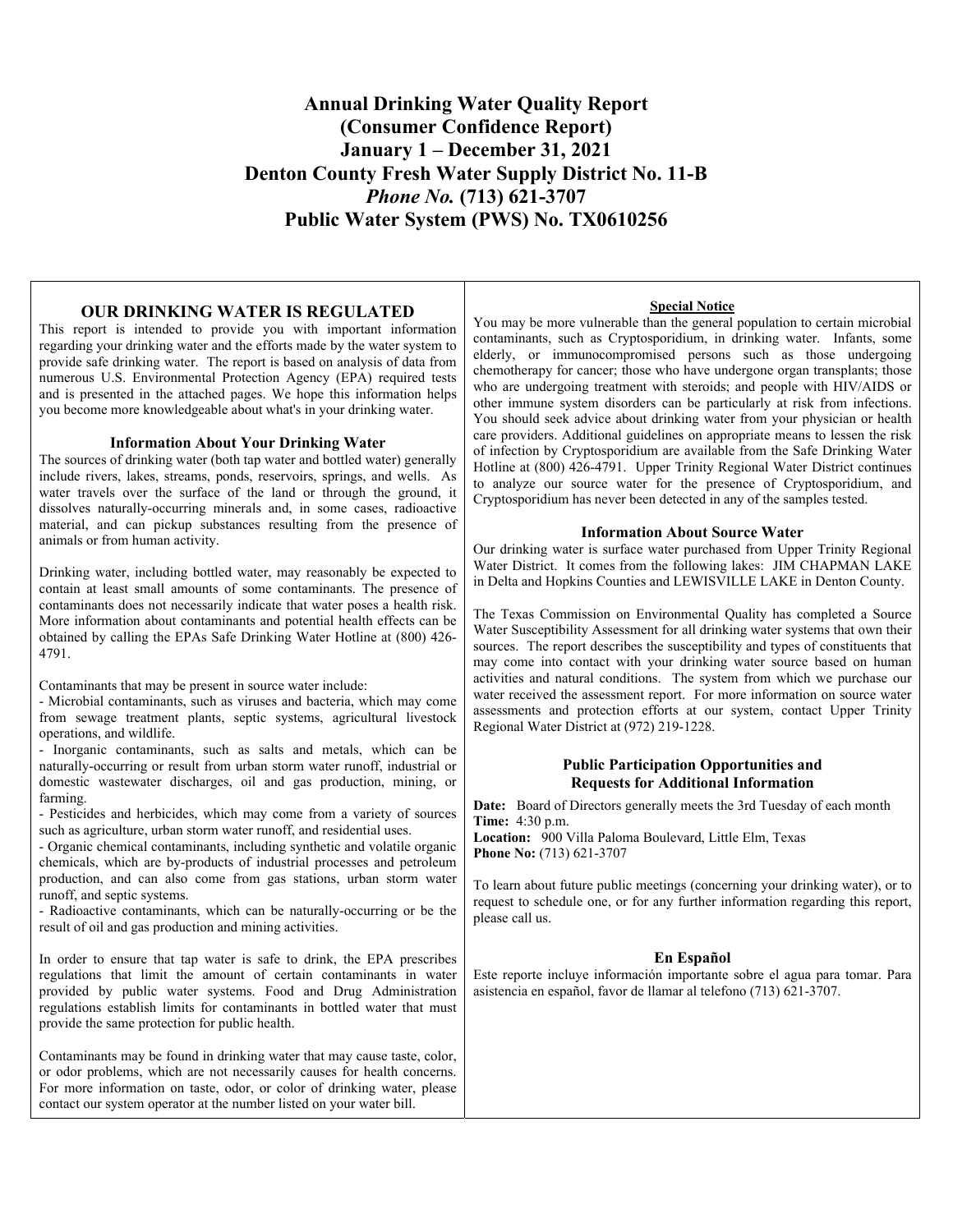## **WATER FROM UPPER TRINITY REGIONAL WATER DISTRICT**

## **CONSTITUENTS DETECTED FOR 2021**

### **DEFINITIONS AND ABBREVIATIONS - The following definitions and abbreviations pertain to scientific terms and measures used in the tables included in this report.**

**Action Level -** The concentration of a contaminant which, if exceeded, triggers treatment or other requirements which a water system must follow.

**Maximum Contaminant Level or MCL** - The highest level of a contaminant that is allowed in drinking water. MCLs are set as close to the MCLGs as feasible using the best available treatment technology.

**Maximum Contaminant Level Goal or MCLG** - The level of a contaminant in drinking water below which there is no known or expected risk to health. MCLGs allow for a margin of safety.

**Maximum Residual Disinfectant Level or MRDL** - The highest level of a disinfectant allowed in drinking water. There is convincing evidence that addition of a disinfectant is necessary for control of microbial contaminants.

**Maximum Residual Disinfectant Level Goal or MRDLG** - The level of a drinking water disinfectant below which there is no known or expected risk to health. MRDLGs do not reflect the benefits of the use of disinfectants to control microbial contaminants.

**mg/L or ppm -** milligrams per liter or parts per million. One part per million approximates one packet of artificial sweetener sprinkled into 250 gallons of iced tea. **NTU** – nephelometric turbidity units. A measure of turbidity in water.

**pCi/L** – picocuries per liter. A measure of radioactivity in water equal to 10-12 curies. Quantity of radioactive material producing 2.22 nuclear transformations per minute. **ppb** - parts per billion. One part per billion is roughly equal to one packet of artificial sweetener sprinkled into an Olympic-size swimming pool.

**TOC** – total organic carbon**.** Has no known health effects. However TOC provides a medium for the formation of disinfection by-products. These include trihalomethanes (THMs) and haloacetic acids (HAAs). Drinking water containing these by-products in excess of the MCL may lead to adverse health effects, liver or kidney problems, or nervous system effects, and may lead to an increased risk of getting cancer.

**TT -** Treatment Technique. A required process intended to reduce the level of a contaminant in drinking water.

**Turbidity** – A measure of the clarity of water. While turbidity has no known health effects, it can interfere with disinfection and provide a medium for microbial growth. Turbidity may indicate the presence of disease-causing symptoms such as nausea, cramps, diarrhea, and associated headaches.

# **REGULATED CONTAMINANTS DETECTED**

### **Regulated at** *Upper Trinity Regional Water District's Treatment Plant*

| Date      | <b>Substance</b>        | <b>Maximum Amount</b><br><b>Detected in Water</b> | <b>Range Detected in</b><br>Water | <b>MCL</b>     | <b>MCLG</b>    | Unit of<br>Measure | <b>Possible Source</b>                                                                                  |
|-----------|-------------------------|---------------------------------------------------|-----------------------------------|----------------|----------------|--------------------|---------------------------------------------------------------------------------------------------------|
| 9/27/21   | Barium                  | 0.041                                             | $0.033 - 0.041$                   | 2              | $\overline{c}$ | ppm                | Discharge of drilling wastes; Discharge<br>from metal refineries; Erosion of natural<br>deposits        |
| Sept 2021 | Bromate <sup>^</sup>    | 7.0                                               | $6.7 - 7.0$                       | 10             | $\mathbf{0}$   | ppb                | of<br>drinking<br>By-product<br>water<br>disinfection                                                   |
| 2/23/21   | Cyanide                 | 110                                               | $26-110$                          | 200            | 200            | ppb                | steel/metal<br>Discharge<br>from<br>factories;<br>Discharge<br>from plastic and fertilizer<br>factories |
| 2/23/21   | Fluoride                | 0.214                                             | $0.168 - 0.214$                   | $\overline{4}$ | 4              | ppm                | Erosion of natural deposits; Discharge<br>from fertilizer and aluminum factories                        |
| 2/10/21   | <b>TOC</b>              | 3.7                                               | $1.2 - 3.7$                       | <b>TT</b>      | N/A            | ppm                | Naturally present in the environment                                                                    |
| 2/1/21    | Turbidity <sup>^^</sup> | 0.20                                              | $0.06 - 0.20$                     | 0.3            | N/A            | <b>NTU</b>         | Soil runoff                                                                                             |
| 2/23/21   | Nitrate                 | 0.583                                             | $0.19 - 0.583$                    | 10             | 10             | ppm                | Fertilizer runoff; Septic tanks; Animal<br>waste runoff                                                 |

The MCL for Bromate is the running annual average of monthly averages, computed quarterly (30 TAC § 290.114(b)(C).

 $\hat{ }$  100% of samples were below the 0.3 NTU turbidity limit

#### **Radioactive Contaminants**

| 5/2015<br>. .<br>$^{\Omega}{}$ | $\sim$<br>∂ombined Radium | .<br>__ | - -<br>$\sim$ $\sim$<br>. V / 7 |  |  | <b><i><u>Property</u></i></b><br>$D_{\mathbb{C}}$<br>ت ، | Erosion of natural deposits |
|--------------------------------|---------------------------|---------|---------------------------------|--|--|----------------------------------------------------------|-----------------------------|
|--------------------------------|---------------------------|---------|---------------------------------|--|--|----------------------------------------------------------|-----------------------------|